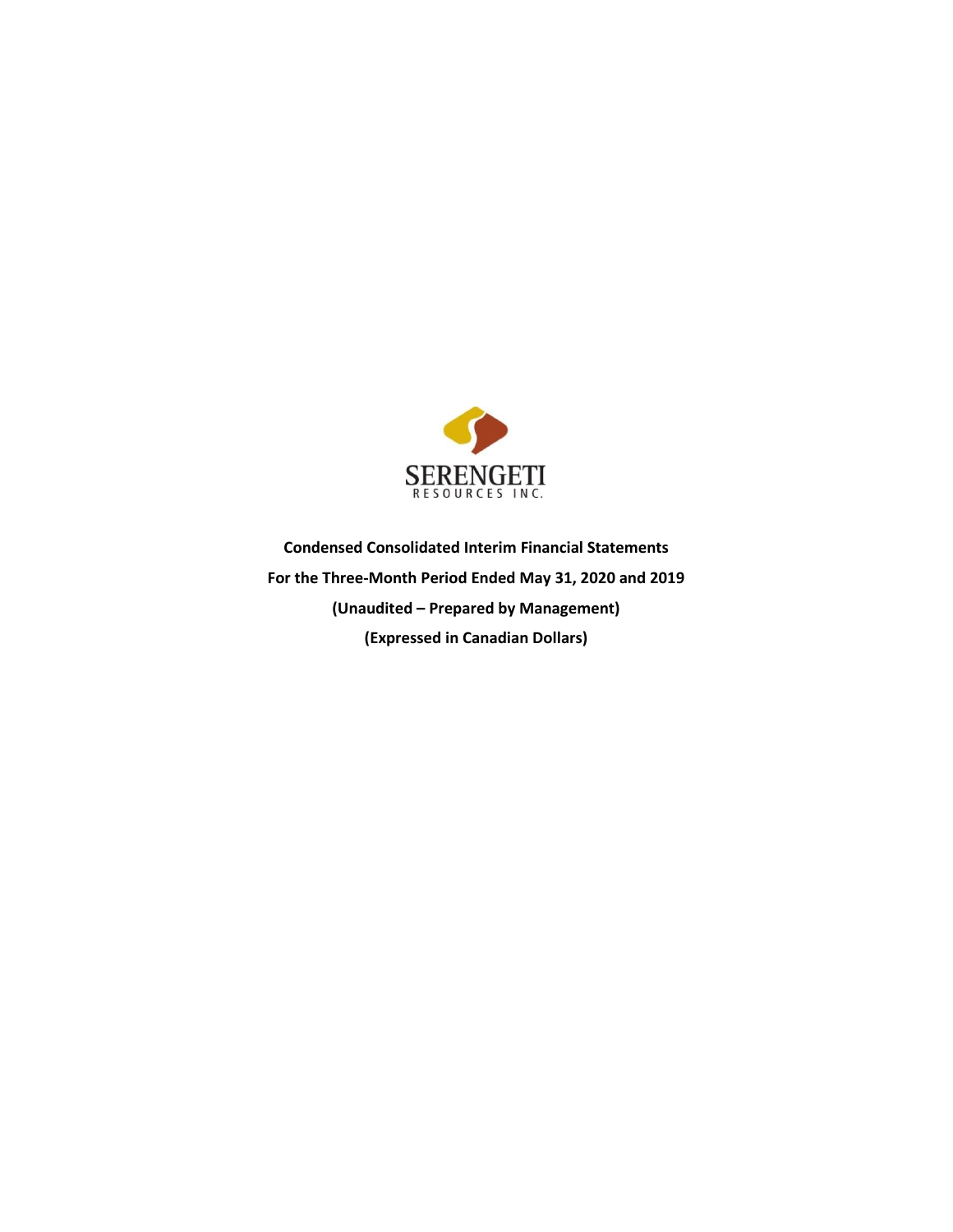#### *Condensed Consolidated Unaudited Interim Financial Statements*

*In accordance with National Instrument 51-102 released by the Canadian Securities Administrators, the Company discloses that its auditors have not reviewed the condensed consolidated interim unaudited financial statements for the three-month period ended May 31, 2020.*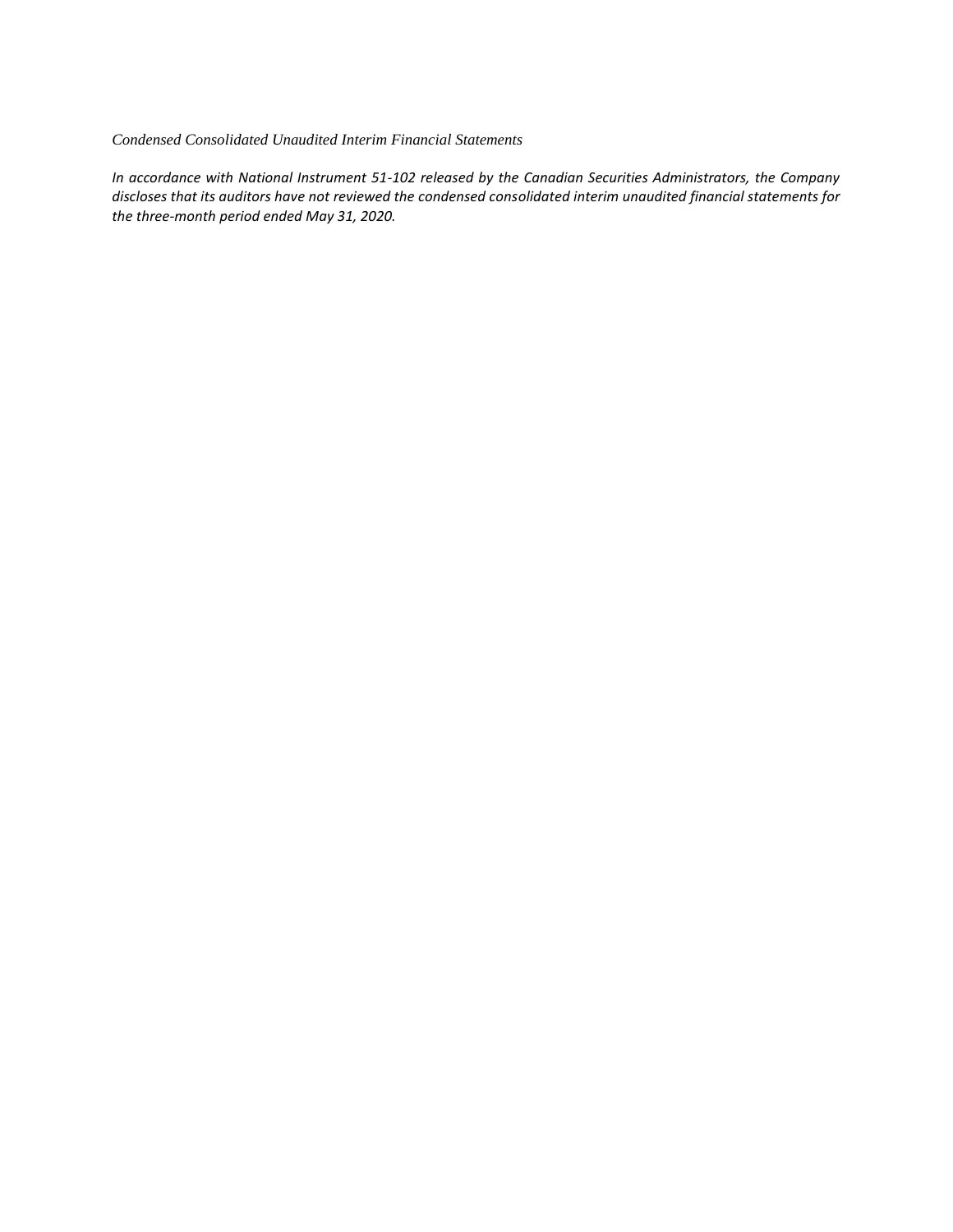# Serengeti Resources Inc. Condensed Consolidated Interim Statements of Financial Position (Unaudited - Expressed in Canadian Dollars)

|                                            | <b>Notes</b>   | May 31, 2020     | <b>February 29, 2020</b> |
|--------------------------------------------|----------------|------------------|--------------------------|
| <b>ASSETS</b>                              |                |                  |                          |
| <b>Current assets</b>                      |                |                  |                          |
| Cash and cash equivalents                  | 3              | \$<br>1,635,295  | 1,802,817<br>S.          |
| Receivables                                | 4              | 98,596           | 101,370                  |
| Due from joint venture partner             | 5              | 558              | 558                      |
| Prepaid expenses                           |                | 13,032           | 17,743                   |
|                                            |                | 1,747,481        | 1,922,488                |
| <b>Non-current assets</b>                  |                |                  |                          |
| Investment in joint venture                | 5              | 15,805,900       | 15,805,900               |
| Reclamation deposits                       | 8              | 54,222           | 54,222                   |
| Property, plant and equipment              | 6              | 50,950           | 57,546                   |
| Exploration and evaluation assets          | $\overline{7}$ | 1,527,122        | 1,529,562                |
|                                            |                | 17,438,194       | 17,447,230               |
| <b>TOTAL ASSETS</b>                        |                | \$<br>19,185,675 | \$.<br>19,369,718        |
|                                            |                |                  |                          |
| <b>LIABILITIES</b>                         |                |                  |                          |
| <b>Current liabilities</b>                 |                |                  |                          |
| Trade payables and accrued liabilities     | 9,13           | \$<br>172,563 \$ | 189,059                  |
| Current portion of lease payable           | 10             | 24,921           | 24,250                   |
|                                            |                | 197,484          | 213,309                  |
| <b>Non-current liabilities</b>             |                |                  |                          |
| Lease payable                              | 10             | 23,908           | 30,373                   |
| Term loan payable                          | 11             | 40,000           |                          |
| Flow-through share premium liability       | 12             | 324,037          | 327,707                  |
| <b>TOTAL LIABILITIES</b>                   |                | 585,429          | 571,389                  |
| <b>SHAREHOLDERS' EQUITY</b>                |                |                  |                          |
| Share capital                              | 12,16          | 44,453,386       | 44,453,386               |
| Warrant reserve                            | 12             | 206,072          | 206,072                  |
| Share-based payment reserve                | 12             | 8,640,708        | 8,615,012                |
| Equity portion of convertible debenture    |                | 52,837           | 52,837                   |
| Deficit                                    |                | (34, 752, 757)   | (34,528,978)             |
| TOTAL SHAREHOLDERS' EQUITY                 |                | 18,600,246       | 18,798,329               |
|                                            |                |                  |                          |
| TOTAL LIABILITIES AND SHAREHOLDERS' EQUITY |                | \$<br>19,185,675 | 19,369,718<br>\$.        |

Nature of operations and going concern (note 1) Subsequent event (note 16)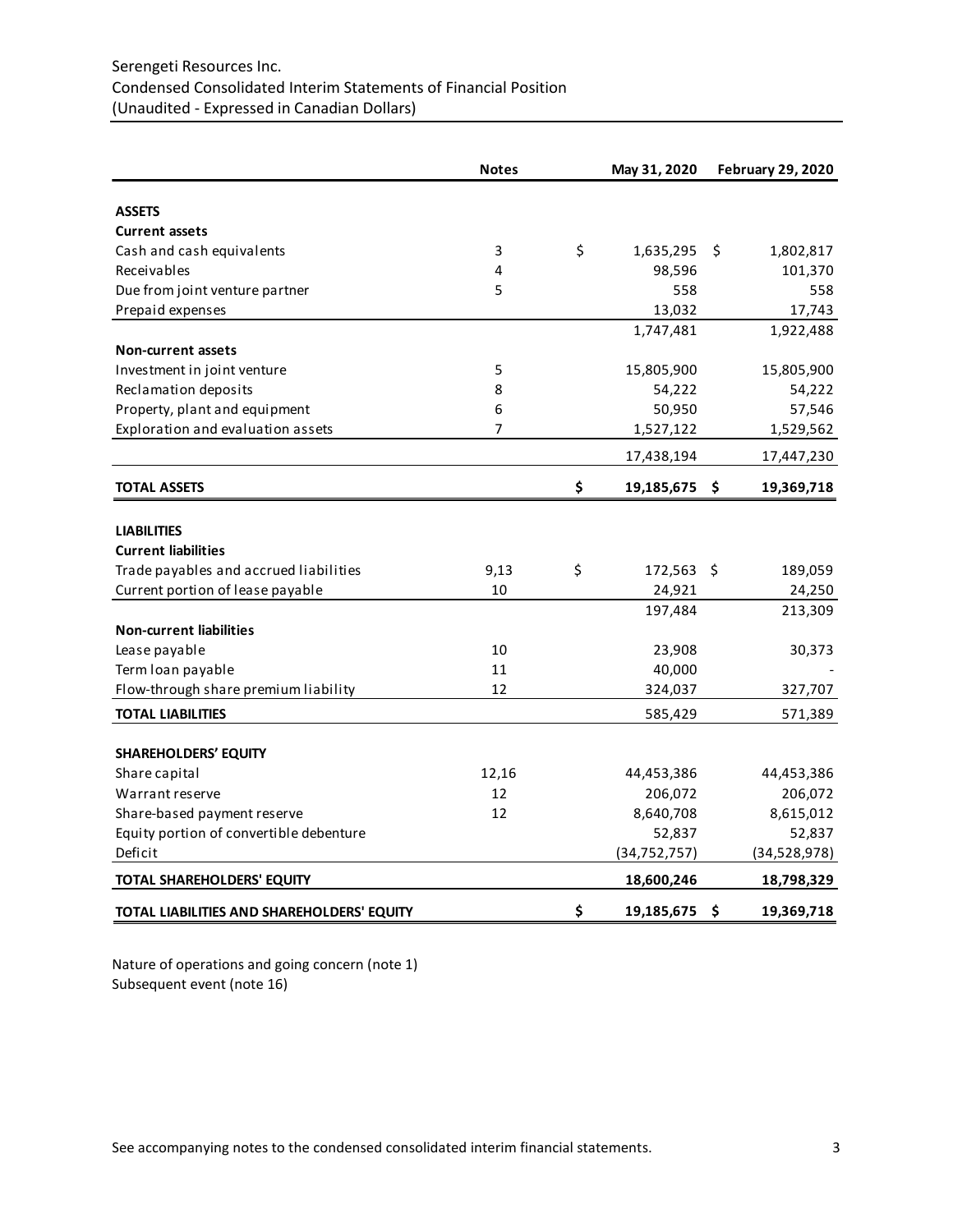# Serengeti Resources Inc. Condensed Consolidated Interim Statements of Loss and Comprehensive Loss (Unaudited - Expressed in Canadian Dollars)

|                                                      | <b>Notes</b> | Three month<br>period ended<br>May 31,<br>2020 | Three month<br>period ended<br>May 31,<br>2019 |
|------------------------------------------------------|--------------|------------------------------------------------|------------------------------------------------|
| <b>Expenses</b>                                      |              |                                                |                                                |
| Consulting                                           | 13           | \$<br>21,510                                   | \$<br>59,475                                   |
| Conventions and tradeshows                           |              | 6,920                                          | 4,206                                          |
| Corporate development                                |              | 13,750                                         | 17,853                                         |
| Depreciation                                         | 6            | 6,596                                          | 2,661                                          |
| Director fees                                        | 13           | 19,000                                         | 16,239                                         |
| Investor relations                                   |              | 9,240                                          | 4,691                                          |
| Management fees                                      | 13           | 45,486                                         | 48,713                                         |
| Office and miscellaneous                             |              | 12,189                                         | 16,705                                         |
| Professional fees                                    |              | 11,779                                         | 7,314                                          |
|                                                      |              | 21,131                                         |                                                |
| Project investigation costs<br>Salaries              |              | 19,747                                         | 10,535                                         |
|                                                      |              |                                                | 25,650                                         |
| Share-based payments                                 | 12,13        | 25,696                                         | 250,752                                        |
| Transfer agent and filing fees                       |              | 2,959                                          | 3,335                                          |
|                                                      |              | (216,003)                                      | (468, 129)                                     |
| <b>Other Items</b>                                   |              |                                                |                                                |
| Impairment                                           | 7            | (20,056)                                       |                                                |
| Interest income                                      |              | 6,233                                          | 9                                              |
| Share of joint venture loss                          |              |                                                | (780)                                          |
| Other income                                         |              | 3,424                                          |                                                |
| Interest expense                                     | 10           | (1,047)                                        | (590)                                          |
| Management income                                    |              |                                                | 17,022                                         |
| Recovery of flow-through share premium               | 12           | 3,670                                          |                                                |
|                                                      |              | (7, 776)                                       | 15,661                                         |
| Loss and comprehensive loss                          |              | \$<br>(223, 779)                               | \$<br>(452, 468)                               |
| Loss per share - basic and diluted                   |              | \$<br>(0.00)                                   | \$<br>(0.00)                                   |
| Weighted average number of common shares outstanding |              | 109,173,573                                    | 93,640,429                                     |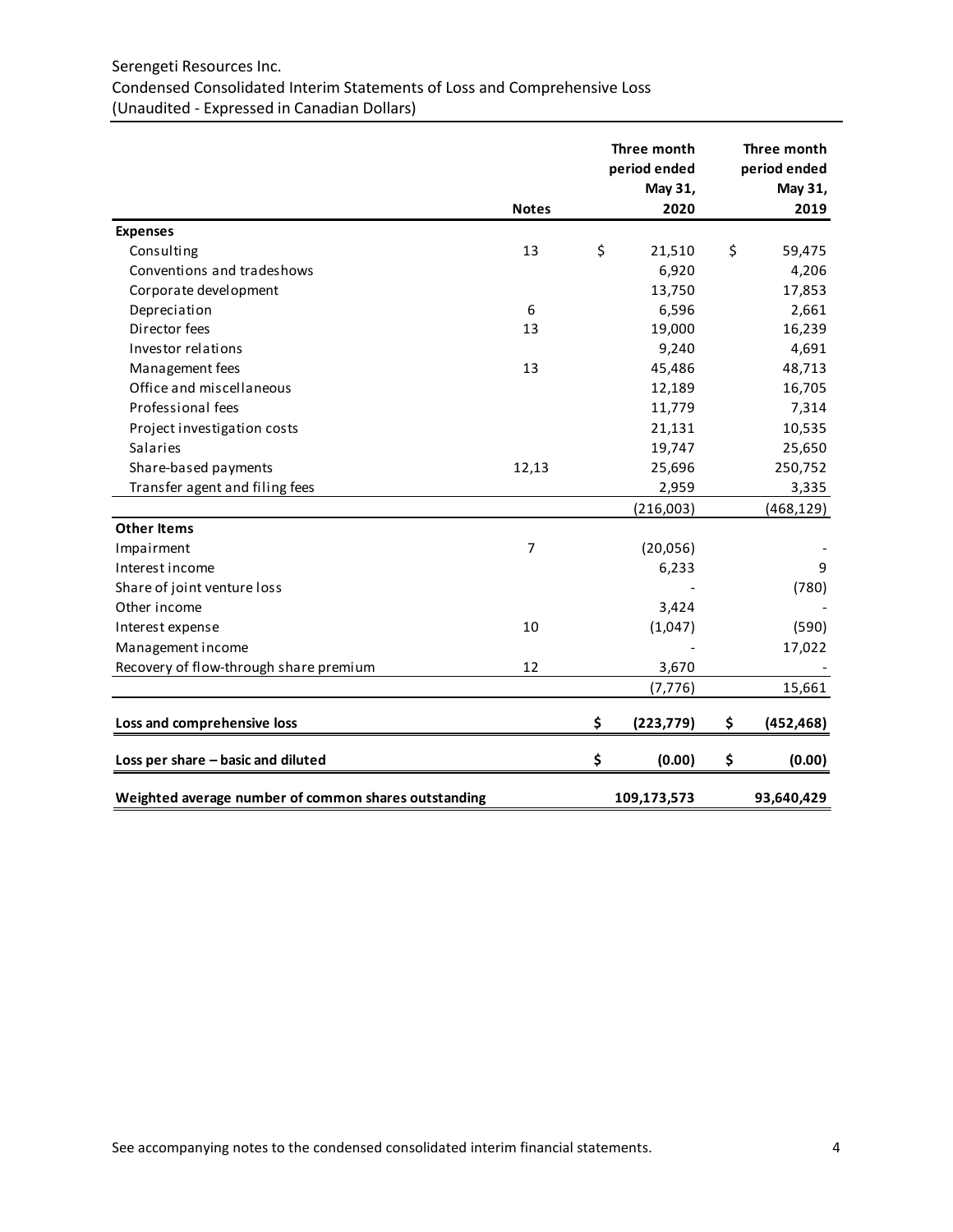|                                                 |      | Share capital       |    |                          |                                |                                       |     |                                      |                          |                                  |
|-------------------------------------------------|------|---------------------|----|--------------------------|--------------------------------|---------------------------------------|-----|--------------------------------------|--------------------------|----------------------------------|
|                                                 | Note | Number of<br>shares |    | Amount                   | Warrant<br>reserve             | Share-based Equity portion<br>reserve |     | payment of convertible<br>debentures | Deficit                  | Total<br>Shareholders'<br>Equity |
| Balance at February 28, 2019                    |      | 92,849,668          | S. | 41,645,496               | \$<br>$\overline{\phantom{0}}$ | \$8,007,772                           | S   |                                      | $-$ \$ (31,023,534)      | \$18,629,734                     |
| Shares issued for cash - flow-through financing |      | 4,850,000           |    | 1,455,000                |                                |                                       |     |                                      | $\overline{\phantom{0}}$ | 1,455,000                        |
| Share issuance costs                            |      | -                   |    | (12, 955)                | $\overline{\phantom{a}}$       |                                       |     | $\overline{\phantom{a}}$             |                          | (12, 955)                        |
| Share-based payments                            |      |                     |    |                          | $\overline{\phantom{a}}$       | 250,752                               |     | -                                    |                          | 250,752                          |
| Net loss for the period                         |      |                     |    |                          | $\qquad \qquad \blacksquare$   |                                       |     | $\overline{\phantom{a}}$             | (452, 468)               | (452, 468)                       |
| Balance at May 31, 2019                         |      | 97,699,668          | S. | 43,087,541               | s<br>$\blacksquare$            | \$ 8,258,524                          | S   |                                      | $-$ \$ (31,476,002)      | \$19,870,063                     |
| Balance at February 29, 2020                    |      | 109,173,573         | Ŝ. | 44,453,386               | \$206,072                      | $$8,615,012$ \$                       |     |                                      | 52,837 \$ (34,528,978)   | \$18,798,329                     |
| Share-based payments                            | 12   |                     |    |                          | $\qquad \qquad \blacksquare$   | 25,696                                |     |                                      |                          | 25,696                           |
| Net loss for the period                         |      |                     |    | $\overline{\phantom{0}}$ | $\overline{\phantom{a}}$       | $\overline{\phantom{a}}$              |     | $\overline{\phantom{0}}$             | (223, 779)               | (223, 779)                       |
| Balance at May 31, 2020                         |      | 109,173,573         | s  | 44,453,386               | \$206,072                      | \$8,640,708                           | - S |                                      | 52,837 \$ (34,752,757)   | \$18,600,246                     |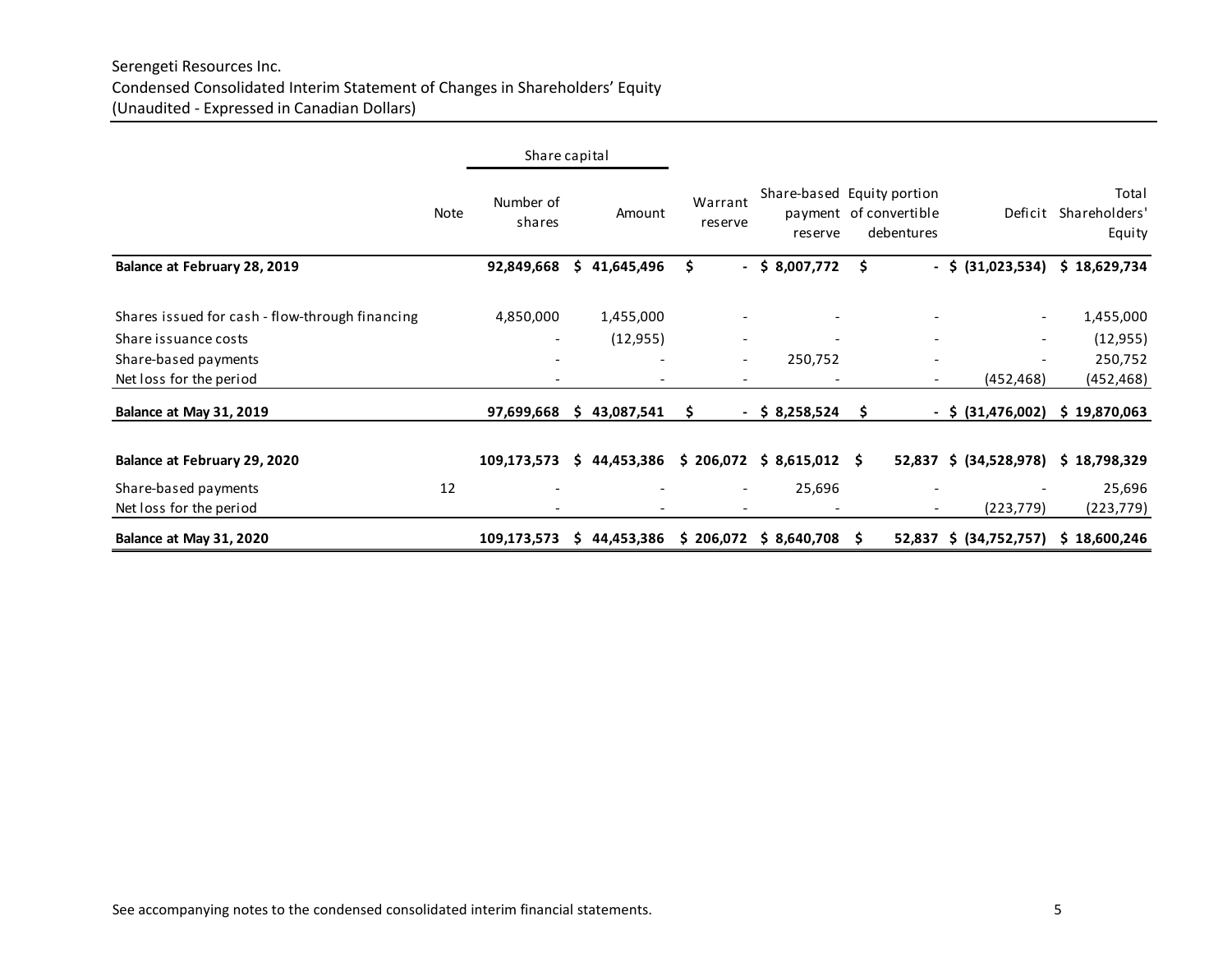# Serengeti Resources Inc. Condensed Consolidated Interim Statements of Cash Flows (Unaudited - Expressed in Canadian Dollars)

|                                                    | Three month<br>period ended<br>May 31,<br>2020 |            |    | Three month<br>period ended<br>May 31,<br>2019 |  |  |
|----------------------------------------------------|------------------------------------------------|------------|----|------------------------------------------------|--|--|
| <b>Operating activities</b>                        |                                                |            |    |                                                |  |  |
| Net loss                                           | \$                                             | (223, 779) | \$ | (452, 468)                                     |  |  |
| Adjustments for non-cash items:                    |                                                |            |    |                                                |  |  |
| Depreciation                                       |                                                | 6,596      |    | 2,661                                          |  |  |
| Share of joint venture loss                        |                                                |            |    | 780                                            |  |  |
| Interest expense                                   |                                                | 1,017      |    | 590                                            |  |  |
| Management fee income                              |                                                |            |    | (17, 022)                                      |  |  |
| Share-based payments                               |                                                | 25,696     |    | 250,752                                        |  |  |
| Impairment                                         |                                                | 20,056     |    |                                                |  |  |
| Recovery of flow-through share premium             |                                                | (3,670)    |    |                                                |  |  |
| Changes in non-cash working capital items:         |                                                |            |    |                                                |  |  |
| Receivables                                        |                                                | 2,774      |    | 1,026                                          |  |  |
| Prepaid expenses                                   |                                                | 4,712      |    | 883                                            |  |  |
| Trade payables and accrued liabilities             |                                                | (18, 296)  |    | 3,821                                          |  |  |
| Net cash flows used in operating activities        |                                                | (184, 894) |    | (208, 977)                                     |  |  |
| <b>Investing activities</b>                        |                                                |            |    |                                                |  |  |
| Expenditures on exploration and evaluation assets  |                                                | (15, 816)  |    | (35, 941)                                      |  |  |
| Net cash flows used in investing activities        |                                                | (15, 816)  |    | (35, 941)                                      |  |  |
| <b>Financing activities</b>                        |                                                |            |    |                                                |  |  |
| Proceeds on issuance of common shares net of share |                                                |            |    |                                                |  |  |
| issuance costs                                     |                                                |            |    | 1,444,453                                      |  |  |
| Government loan received                           |                                                | 40,000     |    |                                                |  |  |
| Lease payable repayments                           |                                                | (6, 812)   |    | (2,783)                                        |  |  |
| Net cash flows provided by financing activities    |                                                | 33,188     |    | 1,441,670                                      |  |  |
| Net change in cash and cash equivalents            |                                                | (167, 522) |    | 1,196,752                                      |  |  |
| Cash and cash equivalents, beginning               |                                                | 1,802,817  |    | 373,357                                        |  |  |
| Cash and cash equivalents, ending                  | \$                                             | 1,635,295  | \$ | 1,570,109                                      |  |  |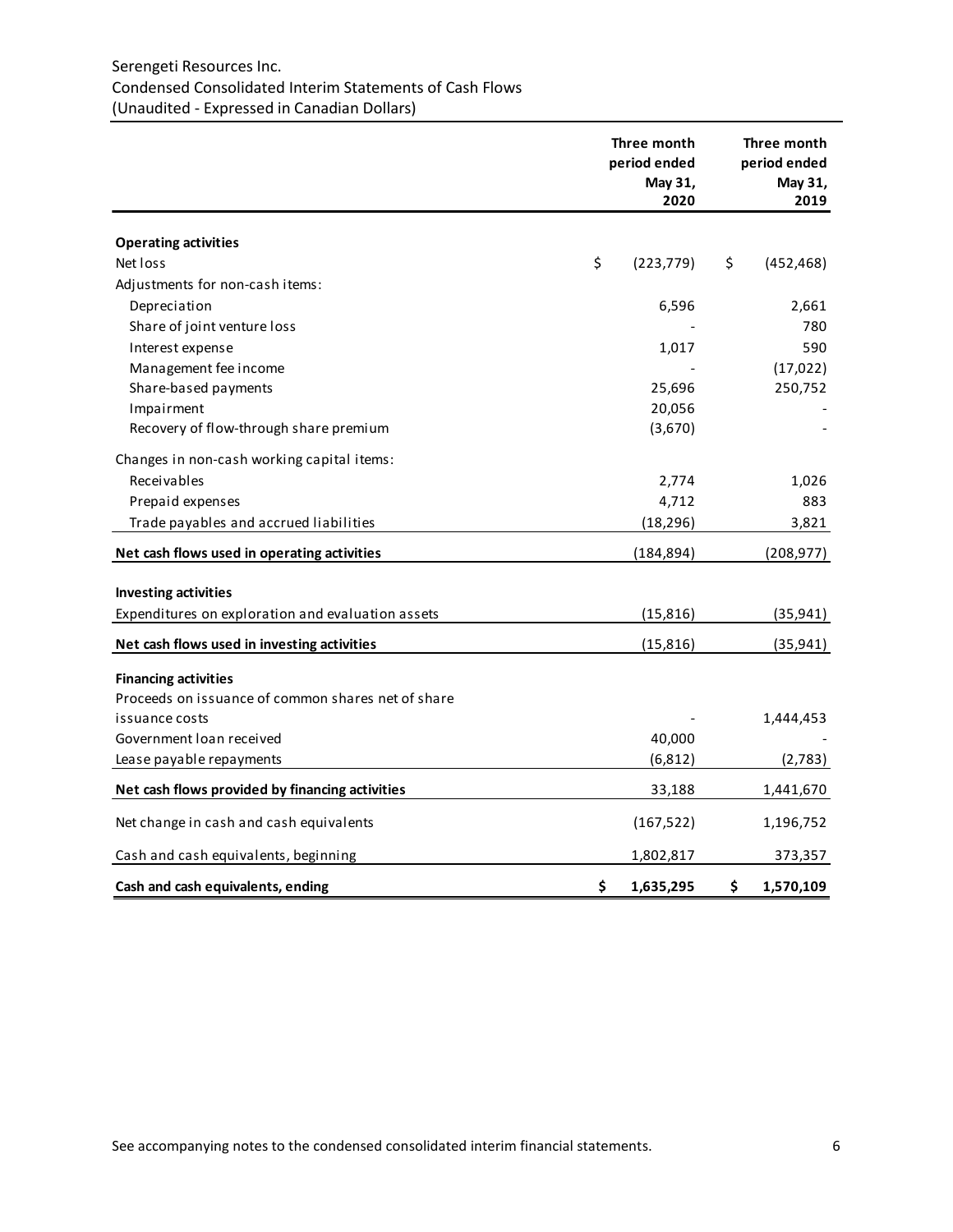### **1. Nature of operations and going concern**

Serengeti Resources Inc. (the "Company" or "Serengeti") was incorporated on March 5, 1973, under the laws of the Province of British Columbia, Canada, and its principal activity is the acquisition and exploration of mineral properties in Canada. The Company's shares are traded on the TSX Venture Exchange ("TSX-V") under the symbol "SIR".

The head office and principal address of the Company is 800 West Pender Street, Suite 520, Vancouver, British Columbia, Canada, V6C 2V6. The Company's registered and records office address is #3200 – 650 West Georgia Street, Vancouver, British Columbia, Canada, V6B 4P7.

### **Going concern**

These condensed consolidated interim financial statements have been prepared on the assumption that the Company will continue as a going concern, meaning it will continue in operation for the foreseeable future and will be able to realize assets and discharge liabilities in the ordinary course of operations. Different bases of measurement may be appropriate if the Company was not expected to continue operations for the foreseeable future. At May 31, 2020, the Company had not achieved profitable operations, had a net loss of \$223,779 for the period ended May 31, 2020 and accumulated losses of \$34,752,757 (February 29, 2020 - \$34,528,978) since inception, all of which indicate a material uncertainty that may cast significant doubt about the Company's ability to continue as a going concern. The Company's continuation as a going concern is dependent on its ability to raise equity capital or borrowings sufficient funds to meet its current and future obligations. Although the Company has been successful in the past in raising funds to continue operations, there is no assurance it will be able to do so in the future.

Since March 31, 2020, the outbreak of the novel strain of coronavirus, specifically identified as "COVID-19", has resulted in governments worldwide enacting emergency measures to combat the spread of the virus. These measures, which include the implementation of travel bans, self-imposed quarantine periods and social distancing, have caused material disruption to businesses globally resulting in an economic slowdown. Global equity markets have experienced significant volatility and weakness. Governments and central banks have reacted with significant monetary and fiscal interventions designed to stabilize economic conditions. The duration and impact of the COVID-19 outbreak is unknown at this time, as is the efficacy of the government and central bank interventions. It is not possible to reliably estimate the length and severity of these developments and the impact on the financial results and condition of the Company and its operations in future periods.

# **2. Significant accounting policies and basis of preparation**

These condensed consolidated interim financial statements were authorized for issue by the directors of the Company on July 28, 2020.

#### *Statement of compliance with International Financial Reporting Standards*

These condensed consolidated interim financial statements of the Company have been prepared in accordance with International Accounting Standard 34, Interim Financial Reporting using accounting policies consistent with International Financial Reporting Standards ("IFRS") as issued by the International Accounting Standards Board and interpretations of the International Financial Reporting Interpretations Committee. The accounting policies and methods of computation applied by the Company in these condensed consolidated interim financial statements are the same as those applied in the Company's annual financial statements as at and for the year ended February 29, 2020 with the exception of the new accounting policy adopted in the current period.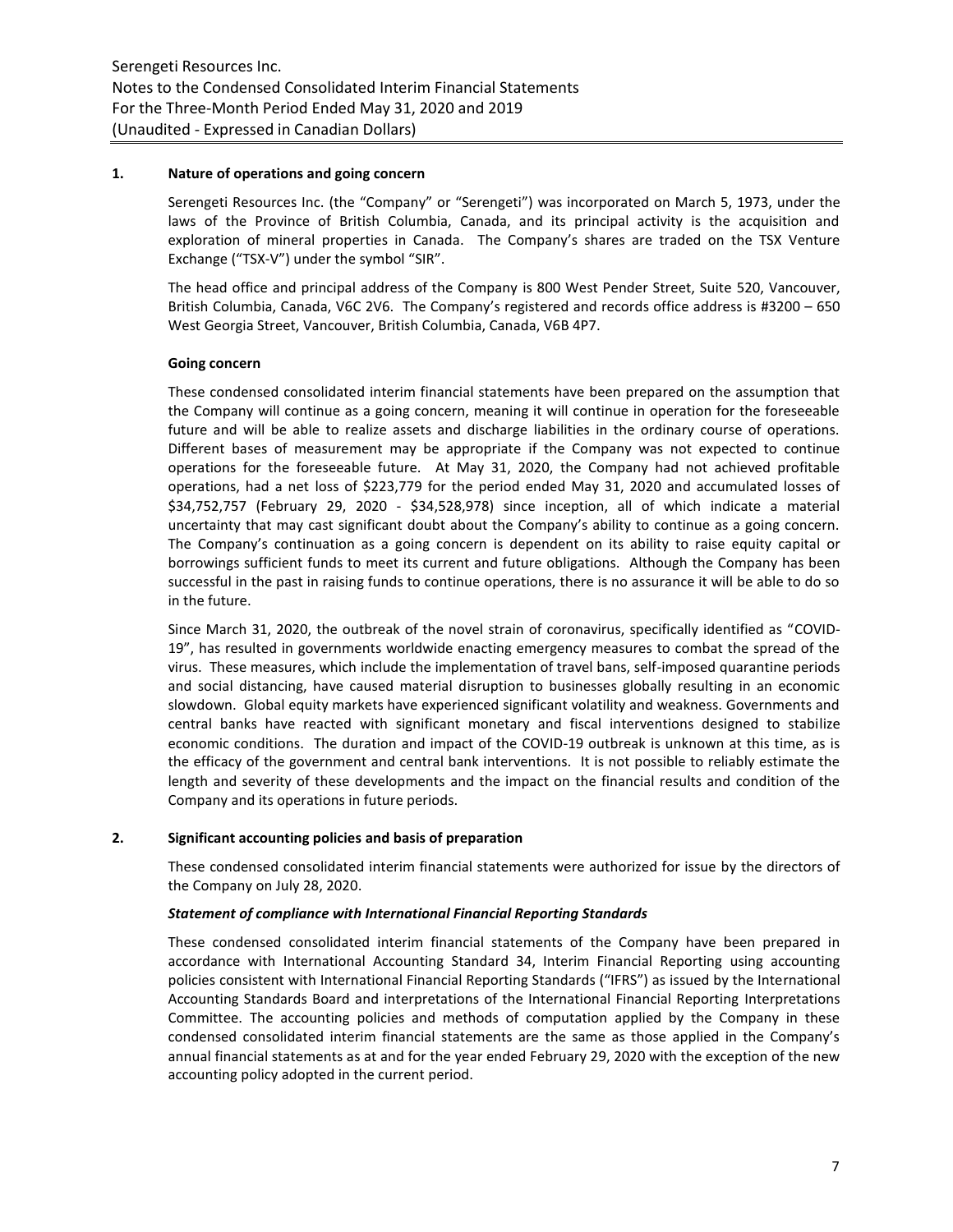### **2. Significant accounting policies and basis of preparation** (cont'd)

#### *Statement of compliance with International Financial Reporting Standards* (cont'd)

The condensed consolidated interim financial statements do not include all of the information and note disclosures required for full annual financial statements and should be read in conjunction with the Company's annual financial statements as at and for the year ended February 29, 2020.

#### *Basis of presentation*

These condensed consolidated interim financial statements of the Company have been prepared on a historical cost basis except for some financial instruments classified in accordance with measurement standards under IFRS. These condensed consolidated interim financial statements are presented in Canadian dollars unless otherwise specified.

# **3. Cash and cash equivalents**

The components of cash and cash equivalents are as follows:

|                                    | May 31,<br>2020 | February 29,<br>2020 |
|------------------------------------|-----------------|----------------------|
| Cash at bank                       | 169,295 \$      | 336,817              |
| Guaranteed investment certificates | 1,466,000       | 1,466,000            |
|                                    | 1,635,295       | 1,802,817            |

### **4. Receivables**

|                                        | May 31, | February 29, |
|----------------------------------------|---------|--------------|
|                                        | 2020    | 2020         |
| Exploration costs recoverable from KCC | 92,058  | 43,099       |
| Goods and services tax receivable      |         | 53,023       |
| Other receivables                      | 6,538   | 5,248        |
|                                        | 98,596  | 101,370      |

#### **5. Investment in joint venture – Kwanika Copper Corporation**

On November 24, 2017, Serengeti completed a transaction whereby Serengeti, POSCO DAEWOO Corporation, since renamed Posco International Corporation ("PIC") and Kwanika Copper Corporation ("KCC") (formerly Daewoo Minerals Canada Corporation) signed a definitive joint venture agreement (the "JVA") for the exploration and development of the Kwanika property (the "Project"). Pursuant to the JVA, the respective interests of Serengeti and PIC in the Project were transferred to KCC, which serves as the vehicle for the joint venture.

In 2017, PIC has contributed a total of \$8,300,000 in cash and held 8,200,000 million common shares of KCC (representing 35% of the total issued shares of KCC). Serengeti contributed its 95% ownership of the Kwanika property, in exchange for 15,228,571 common shares of KCC (representing 65% of the total issued shares of KCC).

During the 2020 fiscal year, an additional \$590,000 was contributed to KCC on a pro-rata basis by the two partners to further engineering studies. An additional \$680,000 was contributed by Serengeti to KCC towards funding of the work program.

As at May 31, 2020, total contributions by Serengeti to KCC were \$16,292,071 and total contributions by PIC to KCC were \$8,506,500.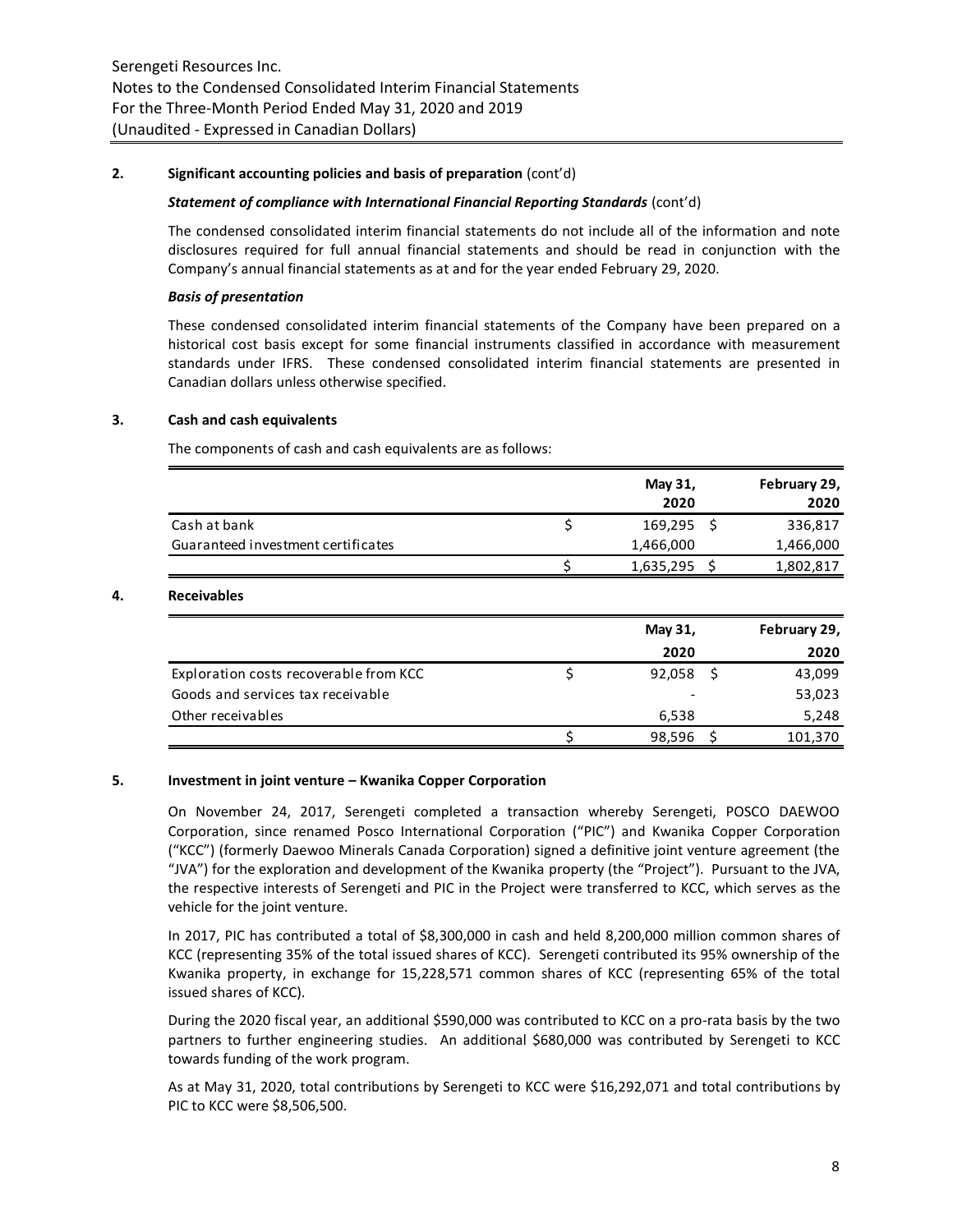# **5. Investment in joint venture – Kwanika Copper Corporation** (cont'd)

The Board of Directors and shareholders of KCC have approved a budget for exploration and project optimization to be completed at the Project during 2020. Upon completion, Serengeti will own approximately 67% of KCC as a result of sole funding the 2020 program. PIC has elected not to participate in the 2020 program and as a consequence, will dilute on a pro-rata basis to approximately 33% ownership of KCC.

Serengeti can remain as Project operator so long as it maintains a majority interest. As Project operator, Serengeti received a 10% management fee on expenditures of \$7,000,000. Unearned management fee income is included in deferred revenue in the consolidated statement of financial position. Management fee income of \$Nil (May 31, 2019 - \$17,022), representing 35% of the management fees earned from the joint venture in the current period, has been recorded in the condensed consolidated interim statement of loss and comprehensive loss for the period ended May 31, 2020.

Serengeti will be granted a 1% net smelter return royalty ("NSR") if its Project interest is diluted below 50% and an additional 0.5% NSR if its interest is diluted below 33 ⅓%, subject to partial buyback provisions to PIC. PIC will have certain concentrate offtake rights from production on the Project, subject to Serengeti's ability to enter into separate streaming arrangements.

|                                     |    | May 31, 2020<br>(unaudited) |
|-------------------------------------|----|-----------------------------|
| Current assets                      | \$ | 787,686                     |
| Non-current assets                  |    | 23,931,491                  |
| <b>Total assets</b>                 | \$ | 24,719,177                  |
| Current liabilities                 | Ś  | 63,655                      |
| Shareholders' equity                |    |                             |
| Common shares                       |    |                             |
| Serengeti Resources Inc.            |    | 16,292,071                  |
| Posco International Corporation     |    | 8,506,500                   |
| Deficit                             |    | (143, 049)                  |
| Total shareholders' equity          |    | 24,655,522                  |
| <b>Total equity and liabilities</b> | \$ | 24,719,177                  |

#### **Summarized statement of financial position – Kwanika Copper Corporation**

Changes in the investment in joint venture for the period ended May 31, 2020 and year ended February 29, 2020 are as follows:

| Balance February 28, 2019                                                 | 14,824,963 |
|---------------------------------------------------------------------------|------------|
| Additional investment in joint venture                                    | 1,063,500  |
| Share of joint venture loss from March 1, 2019 to February 29, 2020       | (12, 739)  |
| 65% of management fee income earned from joint venture from March 1, 2019 |            |
| to February 29, 2020                                                      | (69, 824)  |
| Balance February 29, 2020 and May 31, 2020                                | 15,805,900 |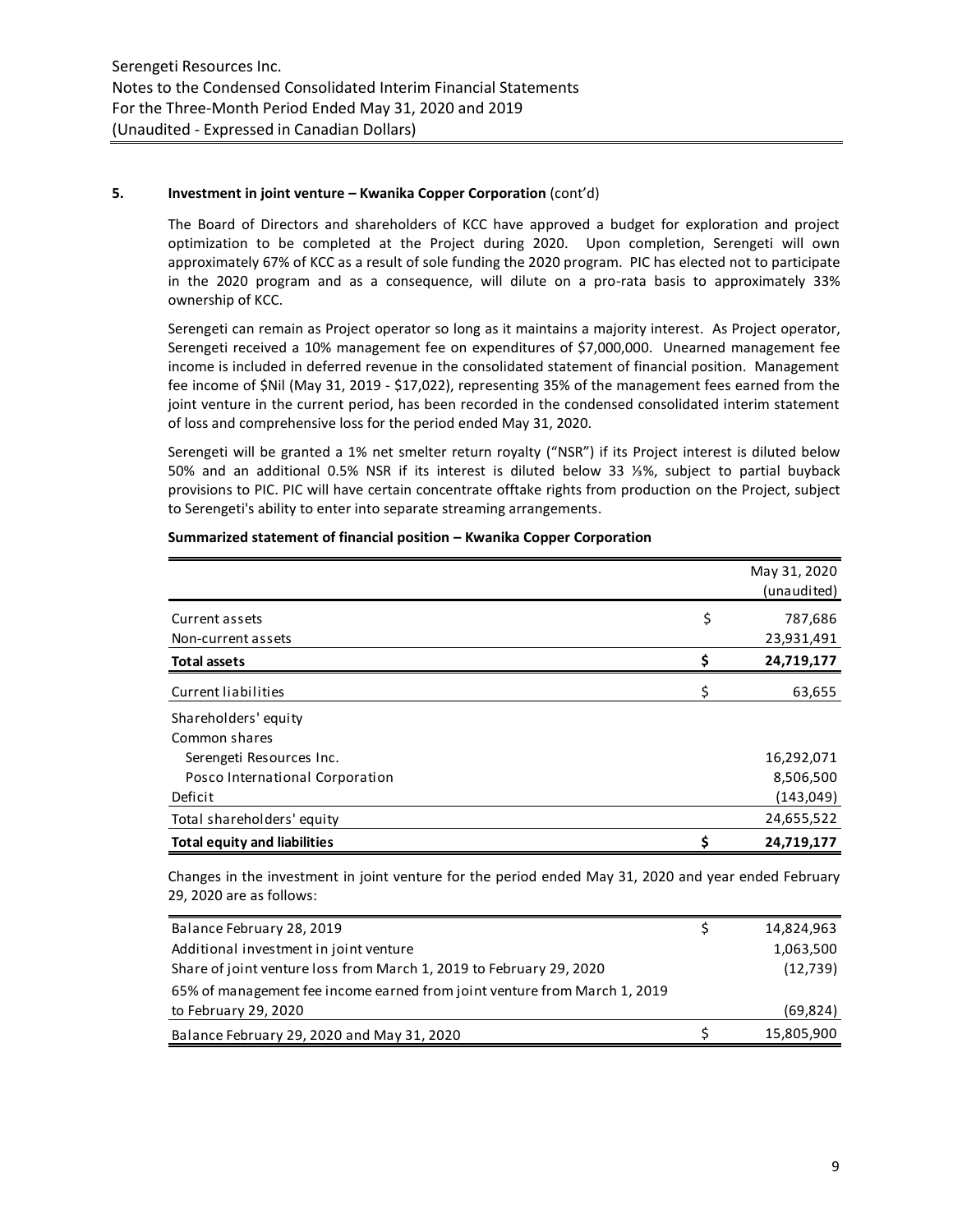# **6. Property, plant and equipment**

|                                            |    |                      |     | <b>Furniture and</b> |    |              |
|--------------------------------------------|----|----------------------|-----|----------------------|----|--------------|
|                                            |    | <b>Leased Office</b> |     | Equipment            |    | <b>Total</b> |
| Cost                                       |    |                      |     |                      |    |              |
| Balance February 29, 2020 and May 31, 2020 | \$ | 81,564               | \$  | 26,956               | S  | 108,520      |
| Accumulated depreciation                   |    |                      |     |                      |    |              |
| Balance February 29, 2020                  | \$ | 25,087               | \$. | 25,887               | \$ | 50,974       |
| Additions                                  |    | 6,516                |     | 80                   |    | 6,596        |
| <b>Balance May 31, 2020</b>                |    | 31,603               |     | 25,967               |    | 57,570       |
| Net book value                             |    |                      |     |                      |    |              |
| Balance February 29, 2020                  | ς  | 56,477               | Ś   | 1,069                | \$ | 57,546       |
| <b>Balance May 31, 2020</b>                | \$ | 49.961               | \$  | 989                  | \$ | 50,950       |

The leased office is being amortized on a straight-line basis over the lease term of 3 years.

# **7. Exploration and evaluation assets**

The following is a description of the Company's exploration and evaluation assets and the related expenditures incurred for the period ended May 31, 2020:

|                                         | <b>Milligan West</b> | <b>Top Cat</b> |         | Other         |    | Total     |
|-----------------------------------------|----------------------|----------------|---------|---------------|----|-----------|
| <b>Property acquisition costs</b>       |                      |                |         |               |    |           |
| Balance, beginning                      | \$<br>43,111         | \$             | 64,502  | \$<br>450,776 | \$ | 558,389   |
| Balance, ending                         | 43,111               |                | 64,502  | 450,776       |    | 558,389   |
| <b>Exploration and evaluation costs</b> |                      |                |         |               |    |           |
| Balance, beginning                      | 524,785              |                | 176,013 | 270,375       |    | 971,173   |
| Costs incurred during period:           |                      |                |         |               |    |           |
| Assaying                                |                      |                | 842     | 749           |    | 1,591     |
| Camp and operations                     |                      |                | 313     | 312           |    | 625       |
| Consulting                              | 617                  |                | 5,083   | 9,700         |    | 15,400    |
|                                         | 617                  |                | 6,238   | 10,761        |    | 17,616    |
| Other Items:                            |                      |                |         |               |    |           |
| Impairment                              |                      |                |         | (20,056)      |    | (20,056)  |
| Balance, ending                         | 525,402              |                | 182,251 | 261,080       |    | 968,733   |
| Total                                   | \$<br>568,513        | \$             | 246,753 | \$<br>711,856 | Ś. | 1.527.122 |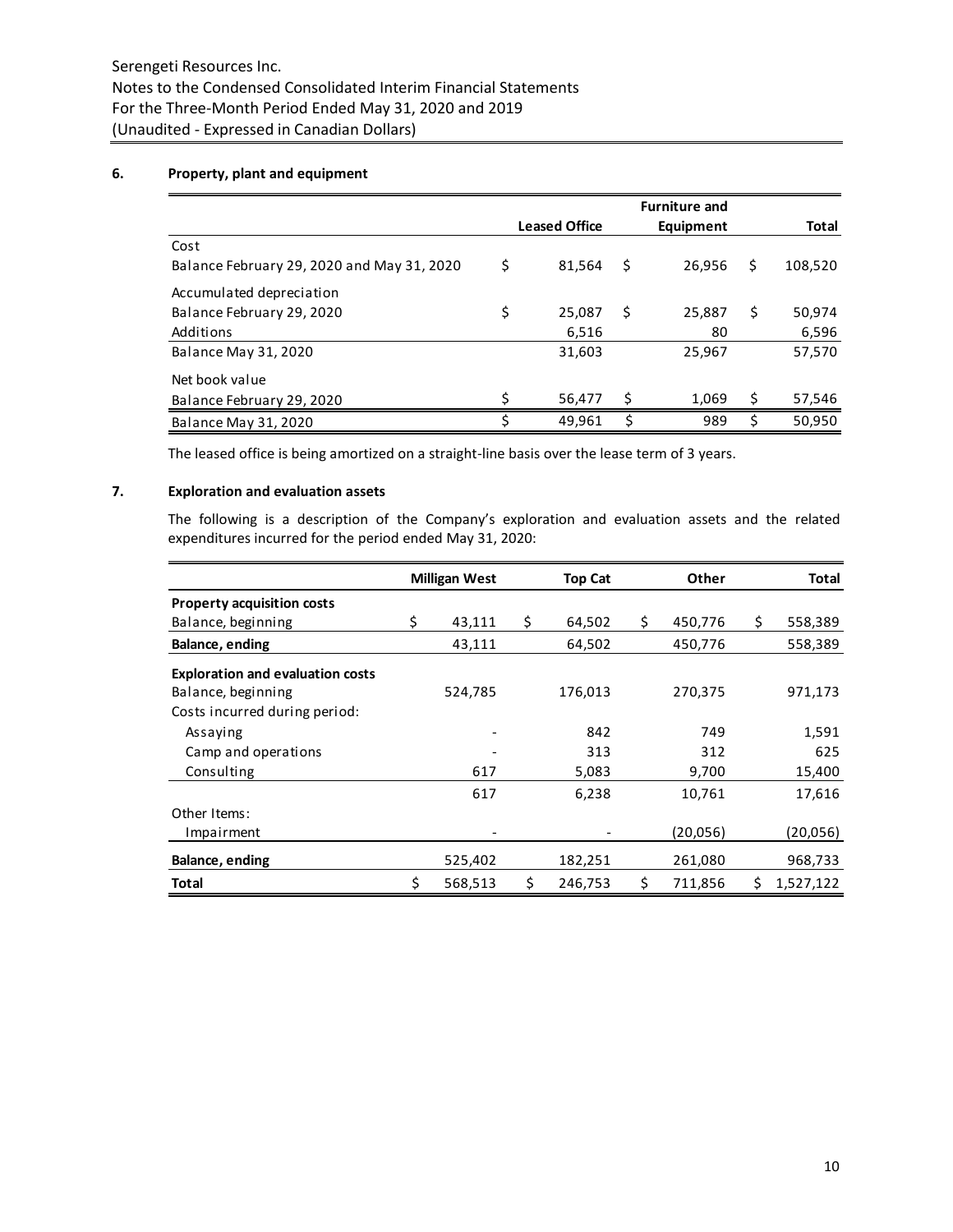# **7. Exploration and evaluation assets** (cont'd)

The following is a description of the Company's exploration and evaluation assets and the related expenditures incurred for the year ended February 29, 2020:

|                                         |               |     | <b>Milligan</b> |                |            |     |             |
|-----------------------------------------|---------------|-----|-----------------|----------------|------------|-----|-------------|
|                                         | Atty          |     | West            | <b>Top Cat</b> | Other      |     | Total       |
| <b>Property acquisition costs</b>       |               |     |                 |                |            |     |             |
| Balance, beginning                      | 126,551<br>Ś. | \$. | 43,111          | \$             | \$817,039  | \$. | 986,701     |
| Additions                               | 25,797        |     |                 | 64,502         | 15,168     |     | 105,467     |
| Balance, ending                         | 152,348       |     | 43,111          | 64,502         | 832,207    |     | 1,092,168   |
| <b>Exploration and evaluation costs</b> |               |     |                 |                |            |     |             |
| Balance, beginning                      | 378,916       |     | 521,816         |                | 558,382    |     | 1,459,114   |
| Costs incurred during year:             |               |     |                 |                |            |     |             |
| Aircraft                                | 273,208       |     |                 | 28,145         | 80,808     |     | 382,161     |
| Assaying                                | 59,628        |     |                 | 9,098          | 11,807     |     | 80,533      |
| Camp and operations                     | 95,161        |     |                 | 71,099         | 39,083     |     | 205,343     |
| Consulting                              | 89,866        |     | 3,107           | 50,601         | 84,067     |     | 227,641     |
| <b>Drilling</b>                         | 323,273       |     |                 |                |            |     | 323,273     |
| Geophysics                              | 112,912       |     |                 |                | 120,920    |     | 233,832     |
| Software purchased                      |               |     |                 | 270            |            |     | 270         |
| Storage                                 |               |     | 2,472           |                | 4,538      |     | 7,010       |
| Travel and accommodation                | 103,336       |     |                 | 16,800         | 16,362     |     | 136,498     |
|                                         | 1,057,384     |     | 5,579           | 176,013        | 357,585    |     | 1,596,561   |
| Other Items:                            |               |     |                 |                |            |     |             |
| <b>Exploration tax credits</b>          | (113, 675)    |     | (2,610)         |                | (40, 812)  |     | (157,097)   |
| Cost recoveries                         |               |     |                 |                | (558)      |     | (558)       |
| Impairment                              | (1,474,973)   |     |                 |                | (985, 653) |     | (2,460,626) |
| <b>Balance, ending</b>                  | (152,348)     |     | 524,785         | 176,013        | (111,056)  |     | 437,394     |
| <b>Total</b>                            | \$            | \$  | 567,896         | \$240,515      | \$721,151  | \$  | 1,529,562   |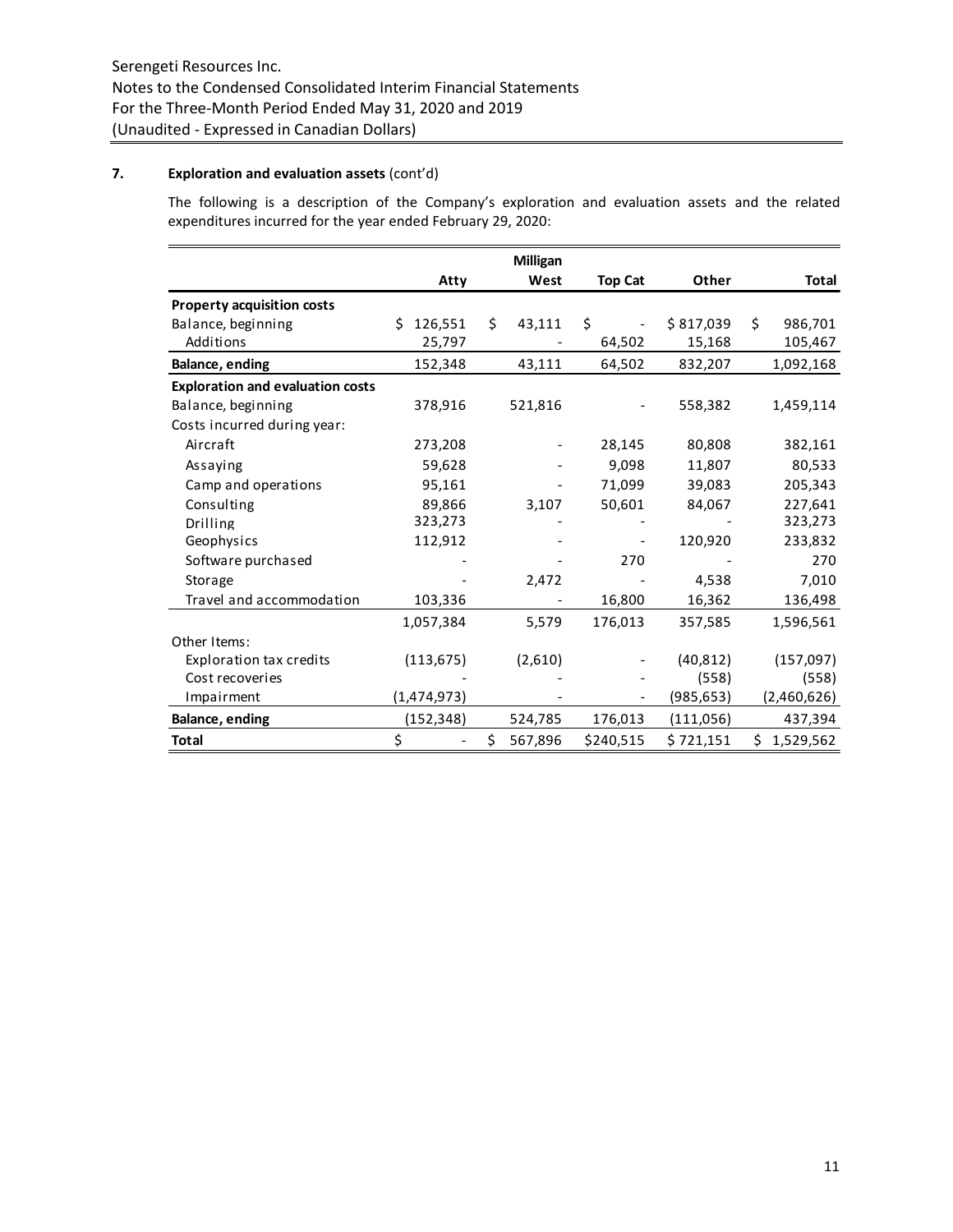### **7. Exploration and evaluation assets** (cont'd)

a) ATTY and ATG Claims

The Company entered into an agreement to acquire a 100% interest in the Atty property from Finlay Minerals Ltd. ("Finlay") and adjacent claims ("ATG Claims") from Electrum Resource Corp. ("Electrum") on March 4, 2018 and the agreement was approved by the TSX-V on April 10, 2018.

In consideration for the interest in the Atty property the Company is required to complete aggregate exploration expenditures of \$12,000,000 over eight years, of which \$300,000 was required for 2019 (completed), make aggregate cash payments of \$625,000 over eight years of which \$25,000 was due upon signing (paid), and make \$975,000 in payments, payable in cash or shares of the Company, of which \$25,000 was due on TSX-V approval of the transaction (314,265 shares with a fair value of \$75,283 and \$26,365 cash have been issued and paid to date). Electrum is entitled to a NSR of 3% on the property which may be reduced to 1.5% by making aggregate optional payments of \$500,000. During the year ended February 28, 2019, the Company issued 56,882 shares with a fair value of \$20,478 in optional payments towards reducing the NSR.

The Company also agreed to make a payment of the lesser of \$1,000,000 or the value of 500,000 shares of the Company upon a production decision for the property.

The Company issued 25,000 shares at fair value of \$6,500 to each of the Kwadacha First Nation and Tsay Keh Dene Nation pursuant to the exploration agreement on the Atty property.

In consideration for the ATG Claims, the Company is required to issue 200,000 shares of the Company, of which 40,000 were issued immediately with the remaining 160,000 shares to be issued at 40,000 shares per year for a period of four years (80,000 shares with a fair value of \$20,000 have been issued to date).

The Company made a decision to discontinue its option for the acquisition of a 100% interest in the Atty property from Finlay Minerals Ltd. and adjacent ATG Claims from Electrum Resources Corp., returning these properties to the vendors. No further work payments will be due. The Atty property was impaired in full during the year ended February 29, 2020.

During the period ended May 31, 2020, the Company recorded an impairment of \$20,056 on the ATG property.

b) Milligan West

The Company owns a 56.3% interest in the Milligan West property in joint venture with Fjordland Exploration Inc., an arm's-length company also listed on the TSX-V.

c) Top Cat

On July 19, 2019, the Company optioned the Top Cat claims.

The Company may earn a 100% interest by:

- Making staged cash payments totaling \$340,000 over 5 years; \$18,000 of which was paid on signing. On November 7, 2019, the Company issued 83,333 shares at a fair value of \$18,333 in lieu of cash payment pursuant to the option agreement;
- Issuing a total of 1,500,000 common shares in stages over a 5-year period. 100,000 shares with a fair value of \$27,000 were issued upon TSX-V approval of the option agreement;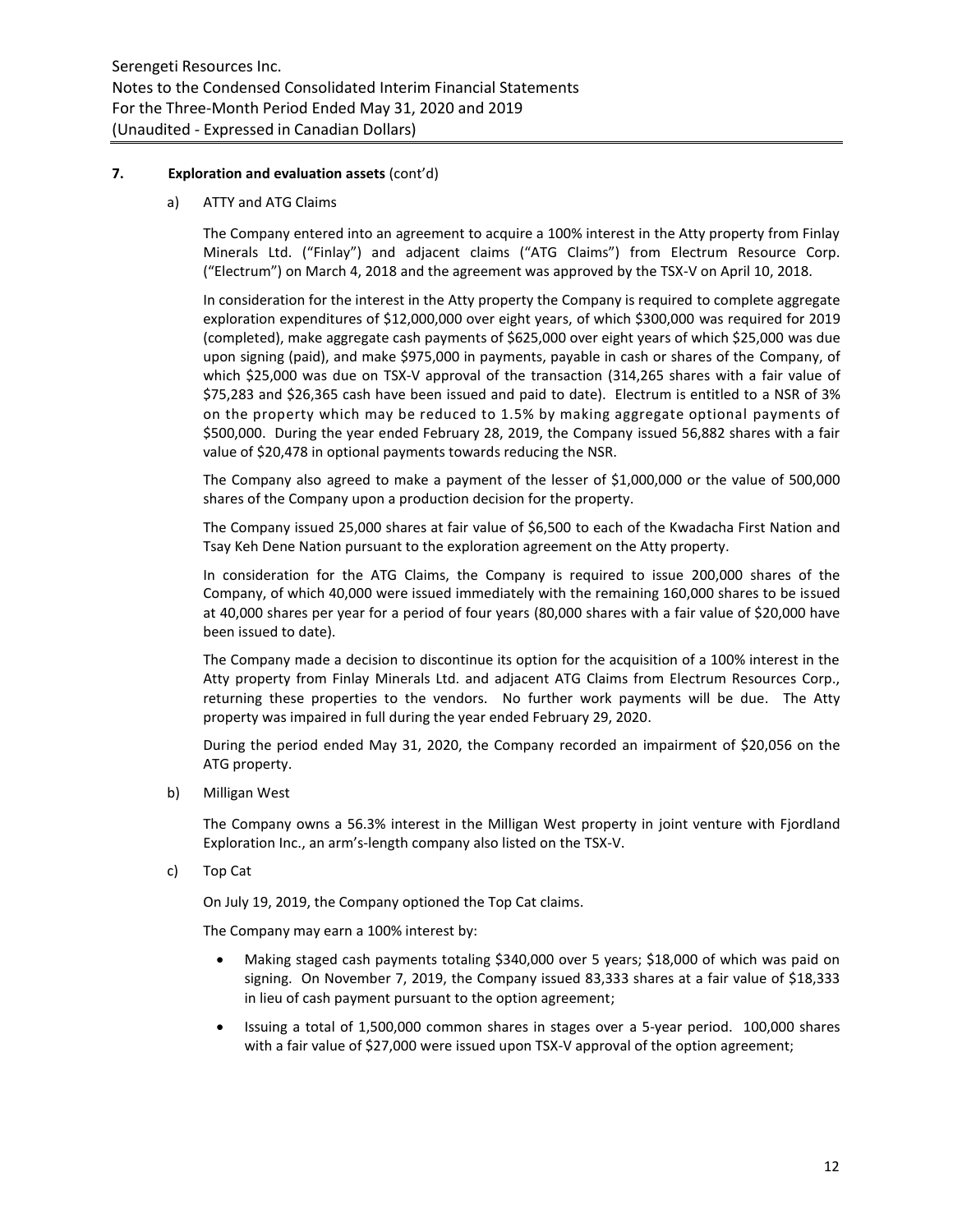### **7. Exploration and evaluation assets** (cont'd)

- c) Top Cat (cont'd)
	- Incurring a total of \$1,250,000 in exploration expenditures over a 5-year period with a minimum of \$100,000 to be spent before the first anniversary of the agreement;
	- Granting the optionors a 3% NSR on the property, subject to the Company's right to purchase a 2% NSR for \$2,000,000 at any time prior to the first anniversary of commercial production.
- d) Net Smelter Return Royalties Thor Marmot and Deer Lake Properties

During the year ended February 28, 2019, the Company acquired NSR's of 0.75% on each of the Thor Marmot and Deer Lake Properties located in the Kemess and Kamloops Mining Districts from Electrum and received a payment of \$10,000 in exchange for Portable Assessment Credits that the Company transferred to Electrum for the maximum allowable five-year period.

e) Other Properties

Serengeti holds a 100% interest in a number of other properties, all of which are located in British Columbia.

### **8. Reclamation deposits**

The Company has posted bonds and investment certificates to provide for certain potential reclamation liabilities as agreed with the Province of British Columbia – Ministry of Energy, Mines and Petroleum Resources.

|                           | May 31, | February 29, |
|---------------------------|---------|--------------|
|                           | 2020    | 2020         |
| Balance, beginning        | 54,222  | 31,760       |
| Changes during the period |         | 22,462       |
| Balance, ending           | 54,222  | 54,222       |
|                           |         |              |

# **9. Trade payables and accrued liabilities**

|                                          | May 31, | February 29, |
|------------------------------------------|---------|--------------|
|                                          | 2020    | 2020         |
| Trade payables                           | 69,947  | 106,826      |
| Amounts due to related parties (Note 13) | 76,183  | 62,233       |
| Goods and services tax payable           | 573     |              |
| Accrued liabilities                      | 25,860  | 20,000       |
|                                          | 172,563 | 189,059      |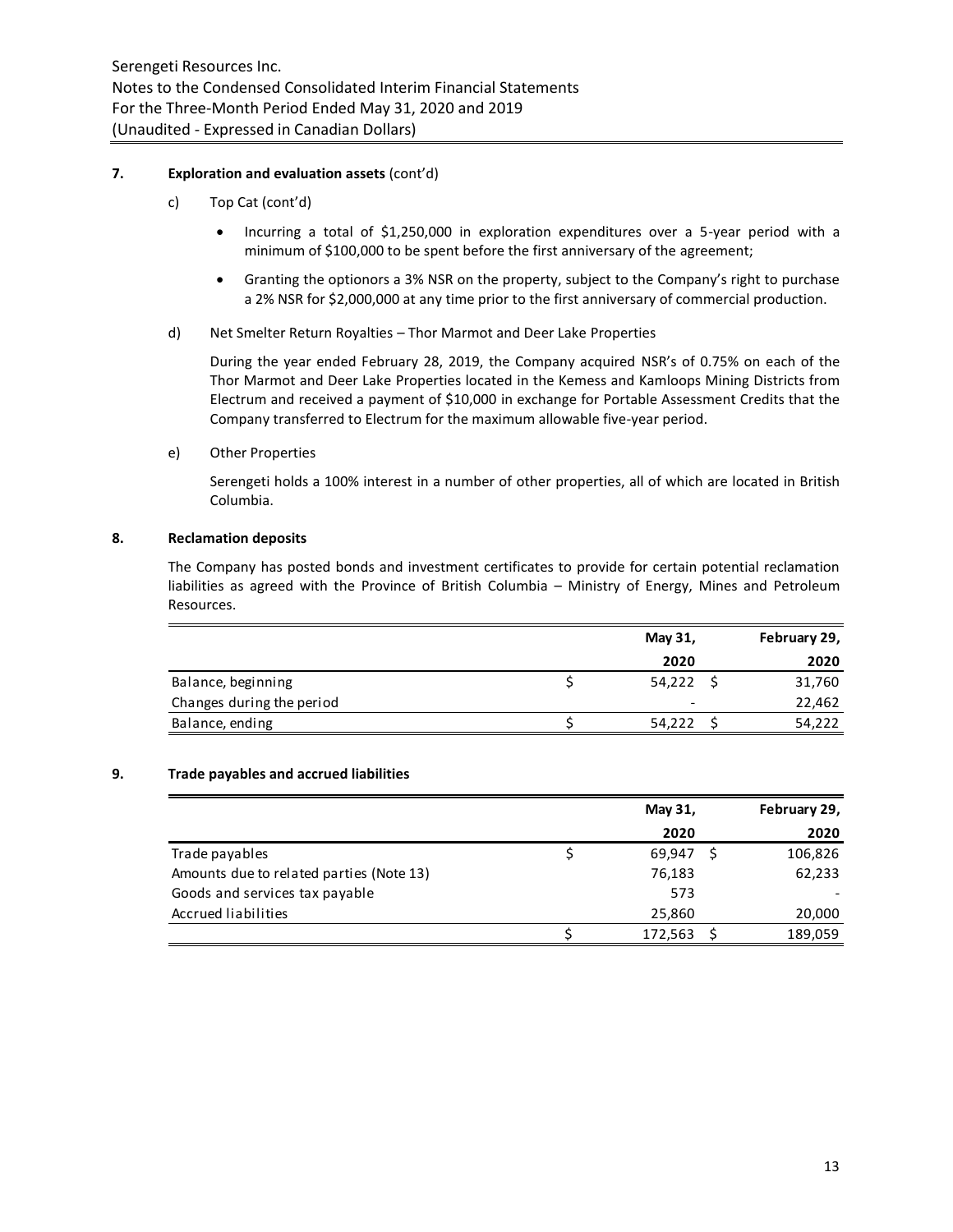### **10. Lease payable**

On May 1, 2019, the Company entered into an office lease agreement for a term of three years. In accordance with IFRS 16, the Company recorded a lease asset and a lease liability with a fair value of \$91,661. Fair value was determined by discounting future lease payments at a discount rate of 8%.

On February 1, 2020, the Company revised the lease to reduce the amount of office space being leased, and the lease asset and lease liability were revalued to reflect changes in the future lease payments. As a result of the revaluation, the Company recorded a reduction of \$13,086 in the lease liability.

The following table summarizes the lease transactions for the period ended May 31, 2020 and year ended February 29, 2020:

|                    | <b>May 31</b> | February 29, |
|--------------------|---------------|--------------|
|                    | 2020          | 2020         |
| Balance, beginning | 54,623        |              |
| Additions, net     |               | 78,575       |
| Payments made      | (6, 811)      | (29, 018)    |
| Interest recorded  | 1,017         | 5,066        |
| Balance, ending    | 48,829        | 54,623       |

|                   | <b>May 31</b> | February 29, |
|-------------------|---------------|--------------|
|                   | 2020          | 2020         |
| Current portion   | 24,921        | 24,250       |
| Long term portion | 23,908        | 30,373       |
|                   | 48,829        | 54,623       |

# **11. Term loan payable**

During the period ended May 31, 2020, as part of the government funded COVID-19 financial assistance programs, the Company received loan in the amount of \$40,000 from the Government of Canada (CEBA term loan).

The CEBA term loan is due on December 25, 2025. The loan is interest free until December 31, 2022 and bears interest of 5% per annum thereafter. If at least 75% of the loan principal is paid before December 31, 2022, the balance of the loan will be forgiven.

# **12. Share capital and reserves**

#### *Authorized share capital*

An unlimited number of common shares without par value.

#### *Issued share capital*

At May 31, 2020, there were 109,173,573 issued and fully paid common shares (February 29, 2020 – 109,173,573).

No common shares were issued during the period ended May 31, 2020.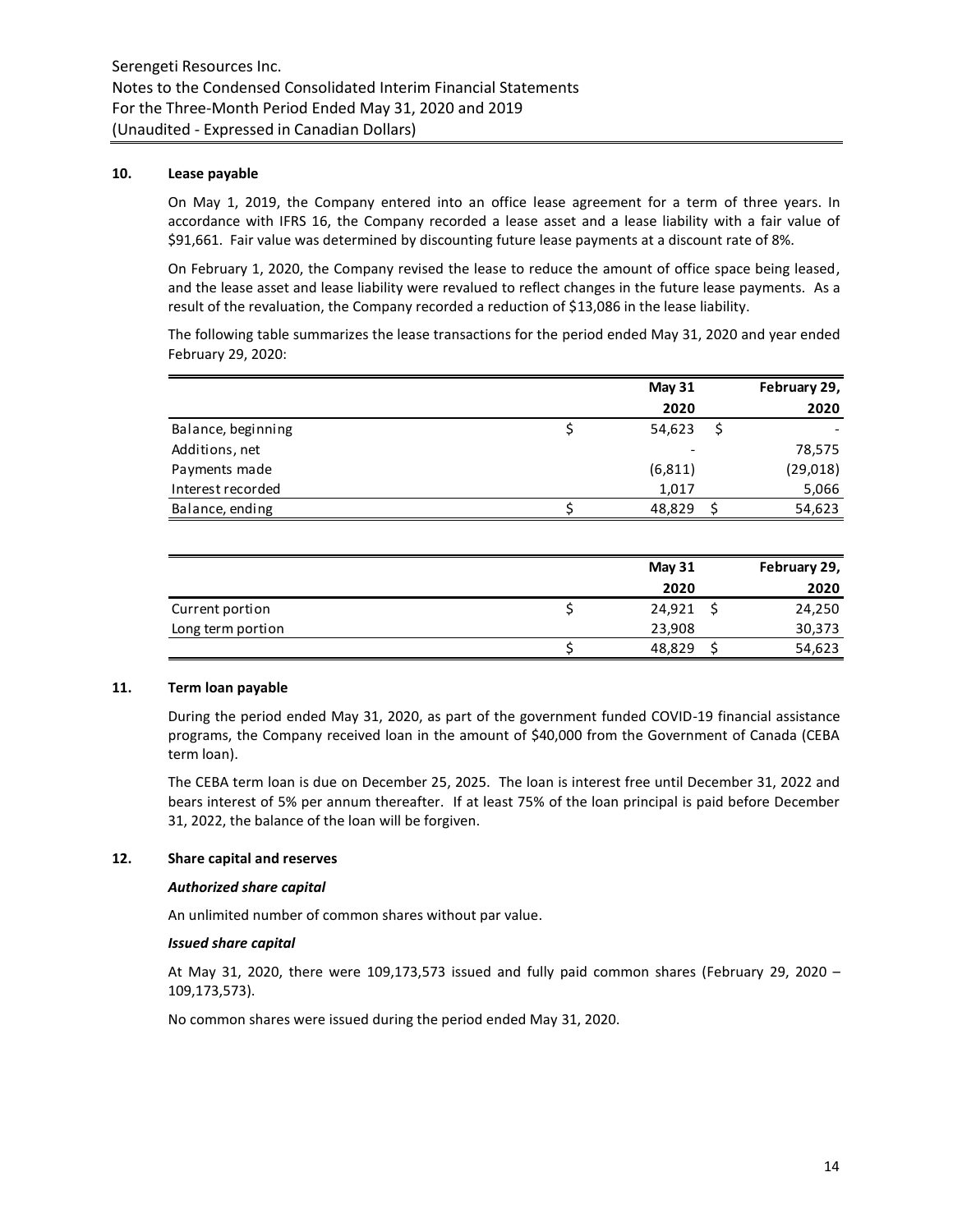# **12. Share capital and reserves** (cont'd)

# *Basic and diluted loss per share*

The basic and diluted loss per share for the period ended May 31, 2020 was \$0.00 (May 31, 2019 – \$0.00). The calculation of basic and diluted loss per share for the year ended May 31, 2020 was based on the loss attributable to common shareholders of \$223,779 (May 31, 2019 – \$452,468) and the weighted average number of common shares outstanding of 109,173,573 (May 31, 2019 – 93,640,429). The diluted loss per share does not include the effect of stock options and warrants as they are anti-dilutive. At May 31, 2020, the total number of potentially dilutive warrants was 2,397,252 (May 31, 2019 – 2,150,000) and the total number of potentially dilutive stock options was 8,824,167 (May 31, 2019 – 7,895,000). The aggregate number of potentially dilutive shares was 11,221,419 (May 31, 2019 – 10,045,000).

# *Warrants*

The changes in warrants during the period ended May 31, 2020 and year ended February 29, 2020, are as follows:

|                                 | May 31, 2020          |  |                   | <b>February 29, 2020</b> |    |          |
|---------------------------------|-----------------------|--|-------------------|--------------------------|----|----------|
|                                 |                       |  | Weighted          |                          |    | Weighted |
|                                 |                       |  | average           |                          |    | average  |
|                                 | Number of<br>warrants |  | exercise<br>price | Number of<br>warrants    |    | exercise |
|                                 |                       |  |                   |                          |    | price    |
| Warrants outstanding, beginning | 2,397,252             |  | 0.26              | 2,150,000                | Ś. | 0.22     |
| Warrants issued                 |                       |  |                   | 2,397,252                |    | 0.26     |
| Warrants exercised              |                       |  |                   | (325,000)                |    | 0.22     |
| Warrants expired                |                       |  |                   | (1,825,000)              |    | 0.22     |
| Warrants outstanding, ending    | 2,397,252             |  | 0.26              | 2,397,252                |    | 0.26     |

Warrants outstanding at May 31, 2020 are as follows:

| <b>Number</b><br>of warrants | <b>Exercise</b><br>price | <b>Expiry</b><br>date |
|------------------------------|--------------------------|-----------------------|
| 379,260                      | \$0.25                   | December 16, 2021     |
| 52,850                       | \$0.25                   | December 19, 2021     |
| 1,965,142                    | \$0.26                   | January 16, 2022      |
| 2,397,252                    |                          |                       |

# *Stock options*

The Company has adopted an incentive stock option plan, which provides that the Board of Directors of the Company may from time to time, in its discretion, and in accordance with TSX-V policies, grant to directors, officers, employees and consultants of the Company, non-transferable stock options to purchase common shares, provided that the number of common shares reserved for issuance does not exceed a fixed total of 12,624,000. Such options may be exercisable for a period of up to five years from the date of grant.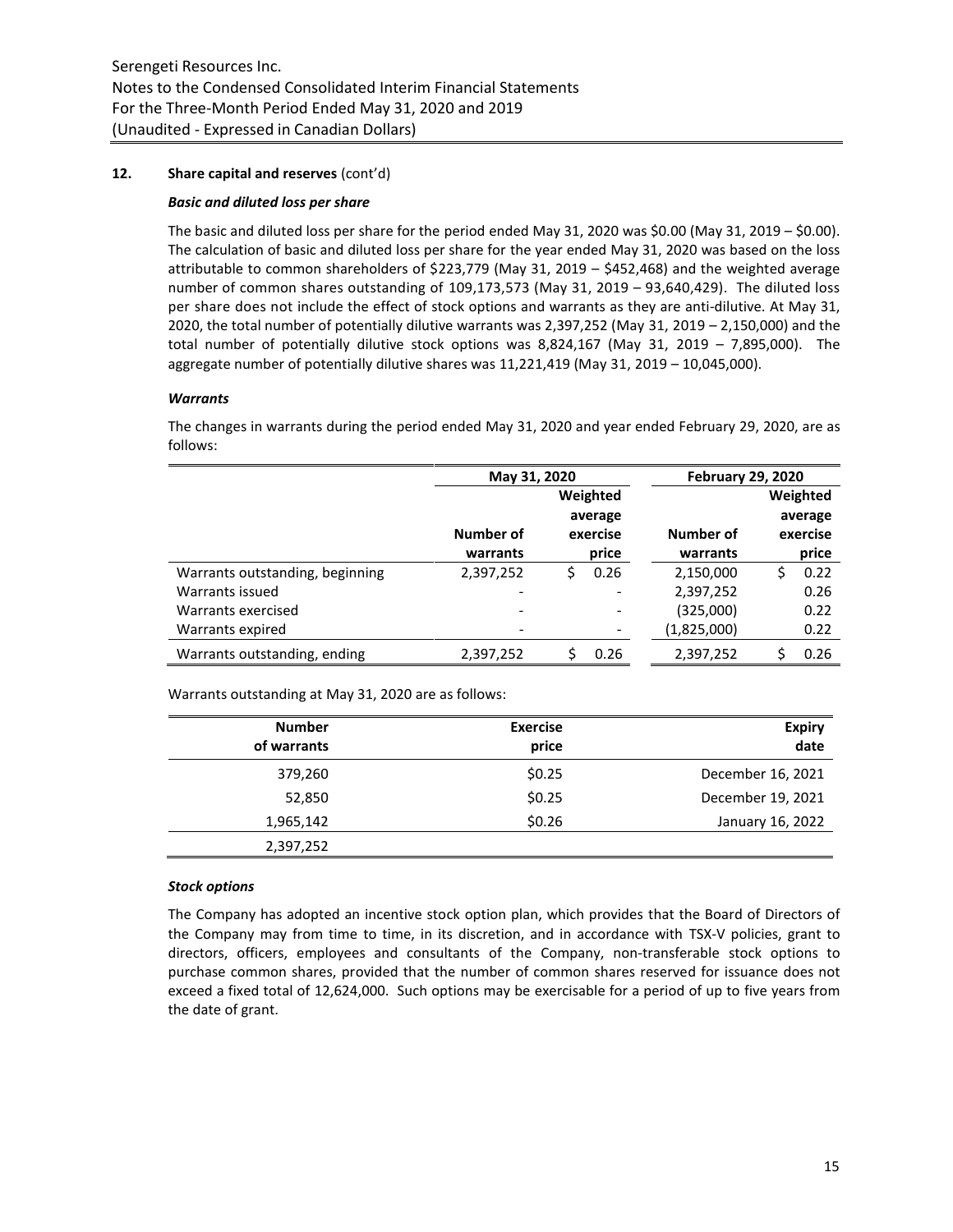### **12. Share capital and reserves** (cont'd)

#### *Stock options (cont'd)*

The changes in stock options during the period ended May 31, 2020 and year ended February 29, 2020, are as follows:

|                                | May 31, 2020 |    |          | <b>February 29, 2020</b> |    |          |
|--------------------------------|--------------|----|----------|--------------------------|----|----------|
|                                |              |    | Weighted |                          |    | Weighted |
|                                |              |    | average  |                          |    | average  |
|                                | Number of    |    | exercise | Number of                |    | exercise |
|                                | options      |    | price    | options                  |    | price    |
| Options outstanding, beginning | 9,320,000    | \$ | 0.15     | 6,195,000                | \$ | 0.11     |
| Options granted                | -            |    |          | 3,350,000                |    | 0.23     |
| Options exercised              |              |    |          | (200,000)                |    | 0.06     |
| Options expired                | (250,000)    |    | 0.17     | (25,000)                 |    | 0.23     |
| Options outstanding, ending    | 9,070,000    | Ś  | 0.16     | 9,320,000                | Ś. | 0.16     |
| Options exercisable, ending    | 8,824,167    |    | 0.15     | 8,674,167                | Ś  | 0.15     |

Details of options outstanding as at May 31, 2020 are as follows:

| Weighted average | Weighted average | <b>Number of options</b> | <b>Number of options</b> |
|------------------|------------------|--------------------------|--------------------------|
| exercise price   | contractual life | outstanding              | exercisable              |
| $$0.05 - $0.095$ | 0.80 years       | 2,445,000                | 2,445,000                |
| $$0.15 - $0.30$  | 3.11 years       | 6,625,000                | 6,379,167                |
|                  | 2.49 years       | 9,070,000                | 8,824,167                |

During the period ended May 31, 2020, the Company recorded share-based payments of \$25,696 (2019 – \$250,752) relating to options vested during the period.

#### *Flow-through premium liability*

For the purposes of calculating any premium related to the issuances of the flow-through shares, the Company compares the market price of its shares to the subscription price of flow-through shares to determine if there was a premium paid on the flow-through shares. As a result, the Company's flowthrough liability on issuance of flow-through shares in connection with private placements is as follows:

|                              | <b>May 31</b> | February 29, |
|------------------------------|---------------|--------------|
|                              | 2020          | 2020         |
| Balance, beginning of period | 327,707       |              |
| Additions                    |               | 770,260      |
| Reversal                     | (3,670)       | (442, 553)   |
| Balance, end of period       | 324,037       | 327,707      |

As at May 31, 2020, the Company is committed to spending approximately \$1,597,811 in connection with its flow-through offerings (February 29, 2020 - \$1,615,427).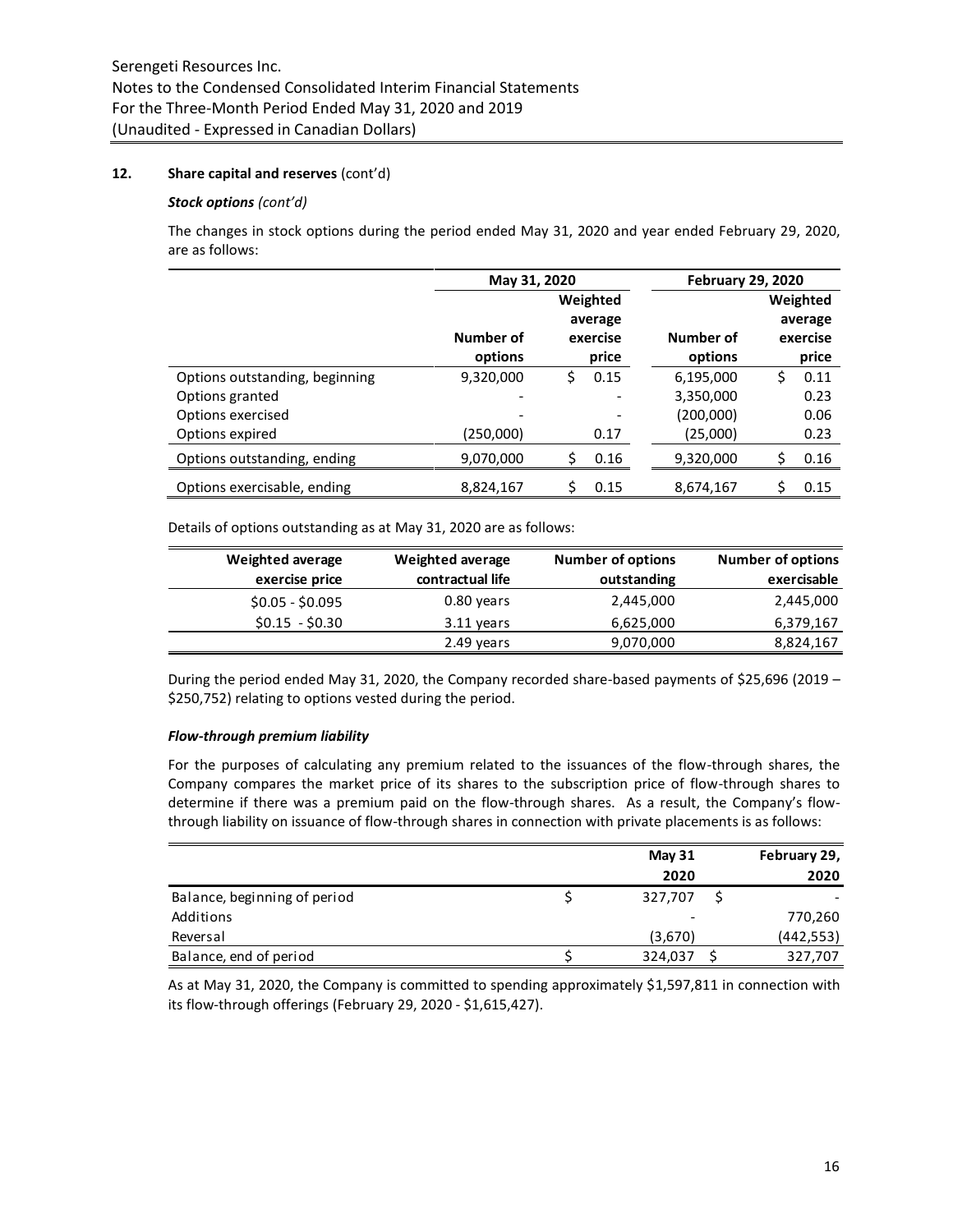### **13. Related party transactions**

#### *Related party balances*

The following amounts due to related parties are included in trade payables and accrued liabilities (Note 9). These amounts are unsecured, non-interest bearing and have no fixed terms of repayment.

|                                       | May 31, | February 29, |
|---------------------------------------|---------|--------------|
|                                       | 2020    | 2020         |
| Directors and officers of the Company | 76,183  | 62,233       |

#### *Key management personnel compensation – paid or accrued*

Key management personnel include those persons having authority and responsibility for planning, directing and controlling activities of the Company as a whole. The Company has determined that its key management personnel consists of the Company's Board of Directors and corporate officers.

Amounts recorded for key management personnel are as follows:

|                      | Three-month<br>period ended<br>May 31, |     | Three-month<br>period ended<br>May 31, |
|----------------------|----------------------------------------|-----|----------------------------------------|
|                      | 2020                                   |     | 2019                                   |
| Management fees      | 42,000                                 | .\$ | 46,759                                 |
| Consulting (1)       | 21,510                                 |     | 63,705                                 |
| Director fees (2)    | 19,000                                 |     | 16,239                                 |
| Share-based payments | 18,442                                 |     | 193,401                                |
|                      | 100,952                                |     | 320,104                                |

(1) Includes accounting fees paid to a company controlled by the CFO of \$16,380 (2019: \$15,600). (2) \$19,000 of director fees were accrued

### **14. Commitments**

On April 1, 2020, the Company entered into a lease agreement for two years. Minimum lease payments under the agreement are \$12,000 for the year ended February 2021.

# **15. Financial instruments**

The Company's financial instruments consists of cash and cash equivalents, receivables, reclamation deposits and trade payables. The carrying values of cash and cash equivalents, receivables, reclamation deposits and trade payables approximate their fair value because of their relatively short-term nature on the instruments.

There are three levels of the fair value hierarchy as follows:

- Level 1: Values based on unadjusted quoted prices in active markets that are accessible at the measurement date for identical assets or liabilities.
- Level 2: Values based on quoted prices in markets that are not active or model inputs that are observable either directly or indirectly for substantially the full term of the asset or liability.
- Level 3: Values based on prices or valuation techniques that require inputs that are both unobservable and significant to the overall fair value measurement.